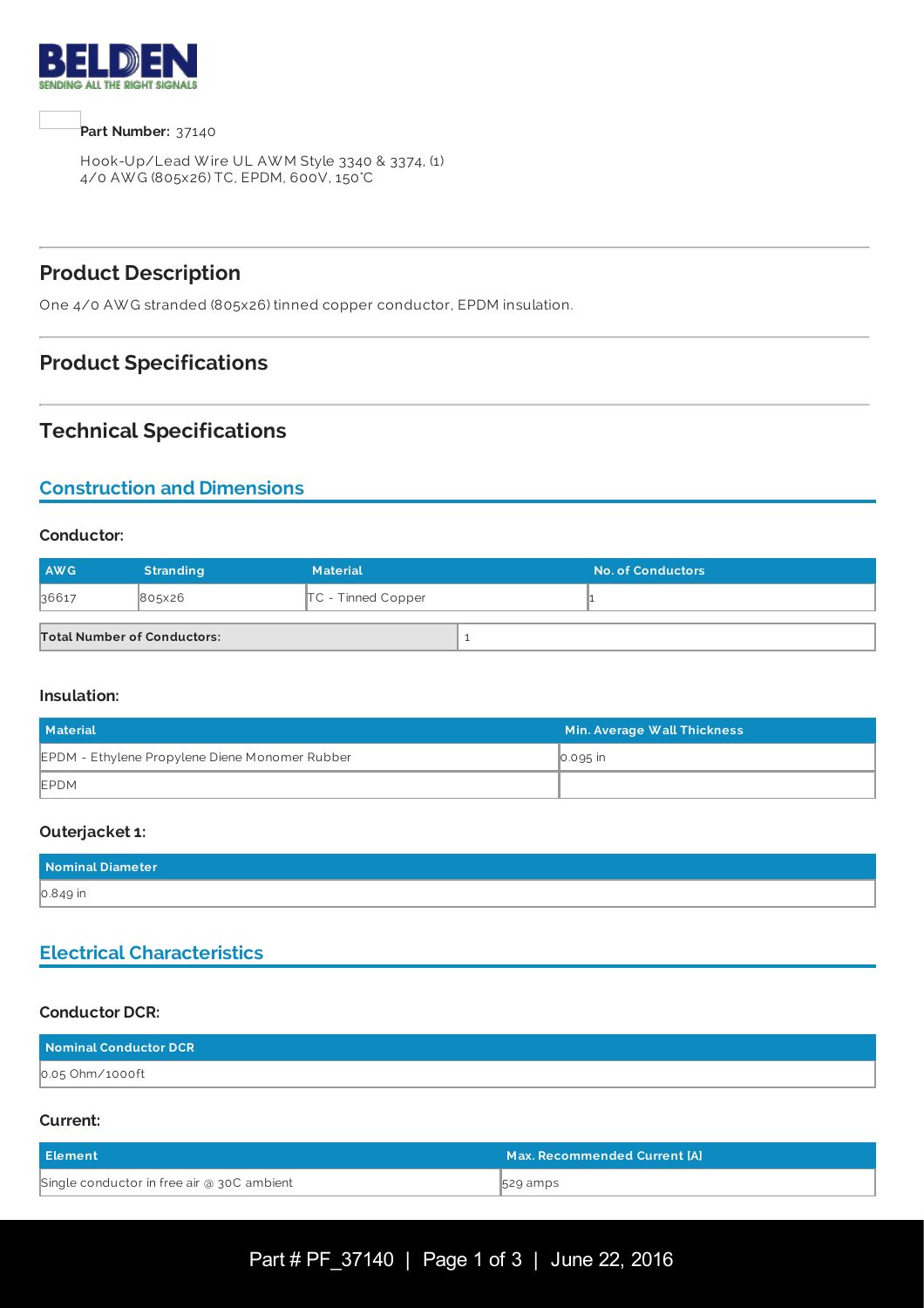#### **Voltage:**

| UL Description | <b>UL Voltage Rating</b> |
|----------------|--------------------------|
| UL AWM 3340    | 600 VRMS                 |
| UL AWM 3374    | <b>600 VRMS</b>          |

## **Use**

#### **Safety**

# **Temperature Range**

| <b>Operating Temp Range:</b> | $H_{\text{H}}$<br>the contract of the contract of |
|------------------------------|---------------------------------------------------|

### **Mechanical Characteristics**

<u> 1980 - Johann Barbara, martxa alemaniar a</u>

#### **Part Number**

| Plenum (Y/N): | N C |
|---------------|-----|
|               |     |

# **Standards**

| CA Prop 65 (CJ for Wire & Cable): | CA Prop 65 (CJ for Wire & Cable) |
|-----------------------------------|----------------------------------|
| <b>CSA Rating:</b>                | <b>CSA Rating</b>                |
| <b>CSA Type:</b>                  | CSA Type                         |
| MII Order #39 (China RoHS):       | MII Order #39 (China RoHS)       |
| UL AWM Style:                     | UL AWM Style                     |
| UL Rating:                        | <b>UL Rating</b>                 |
| <b>EU Directive Compliance:</b>   | EU Directive 2003/11/EC (BFR)    |

## **History**

| Notes: | Exact strand count may vary. |
|--------|------------------------------|

## **Product Variants**

| <b>Part Number</b> | <b>Color</b> | <b>Put-Up Type</b> | Length |
|--------------------|--------------|--------------------|--------|
| 37140 010250       | <b>BLACK</b> | Reel               | 250 ft |
| 37140 010500       | <b>BLACK</b> | Reel               | 500 ft |
| 37140 01050        | <b>BLACK</b> | Reel               | 50 ft  |

© 2016 Belden, Inc

All Rights Reserved.